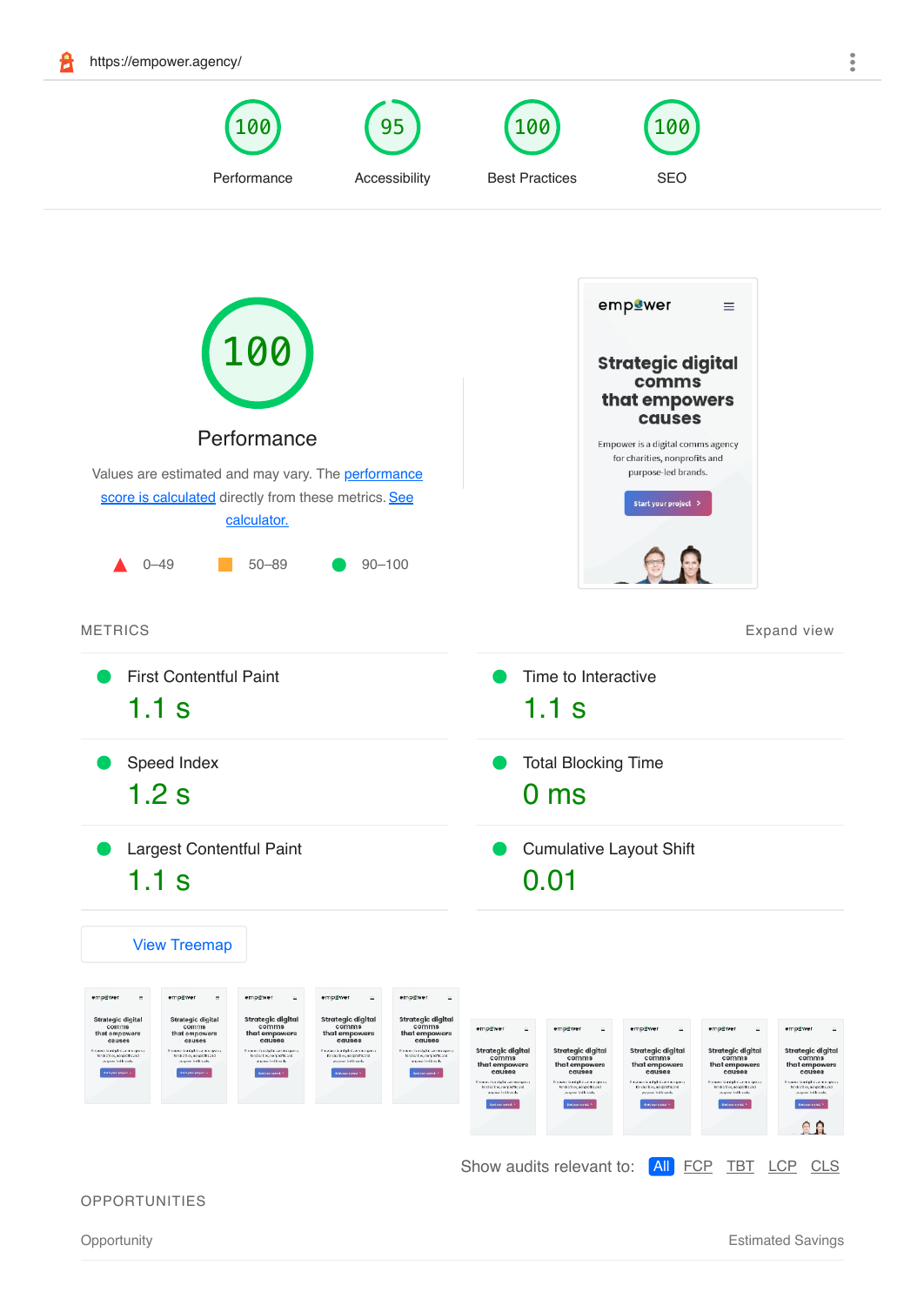| Serve images in next-gen formats    | 4.5 s $\vee$         |
|-------------------------------------|----------------------|
| Reduce initial server response time | $\sim$ 1.89 s $\sim$ |
| Properly size images                | $\sim$ 1.05 s $\sim$ |

These suggestions can help your page load faster. They don't *directly affect* the Performance score.

# DIAGNOSTICS

| Minimize main-thread work $-26.5$ s                                               | $\checkmark$ |
|-----------------------------------------------------------------------------------|--------------|
| Avoid an excessive DOM size $-1,120$ elements                                     | $\checkmark$ |
| Avoid chaining critical requests $-7$ chains found                                | $\checkmark$ |
| Keep request counts low and transfer sizes small $-35$ requests $\cdot$ 2,412 KiB | $\checkmark$ |
| Largest Contentful Paint element $-1$ element found                               | $\checkmark$ |

More information about the performance of your application. These numbers don't [directly affect](https://web.dev/performance-scoring/?utm_source=lighthouse&utm_medium=lr) the Performance score.

### <span id="page-1-0"></span>PASSED AUDITS (32) Show and the state of the state of the state of the state of the state of the state of the state of the state of the state of the state of the state of the state of the state of the state of the state of



CONTRAST

Background and foreground colors do not have a sufficient contrast ratio.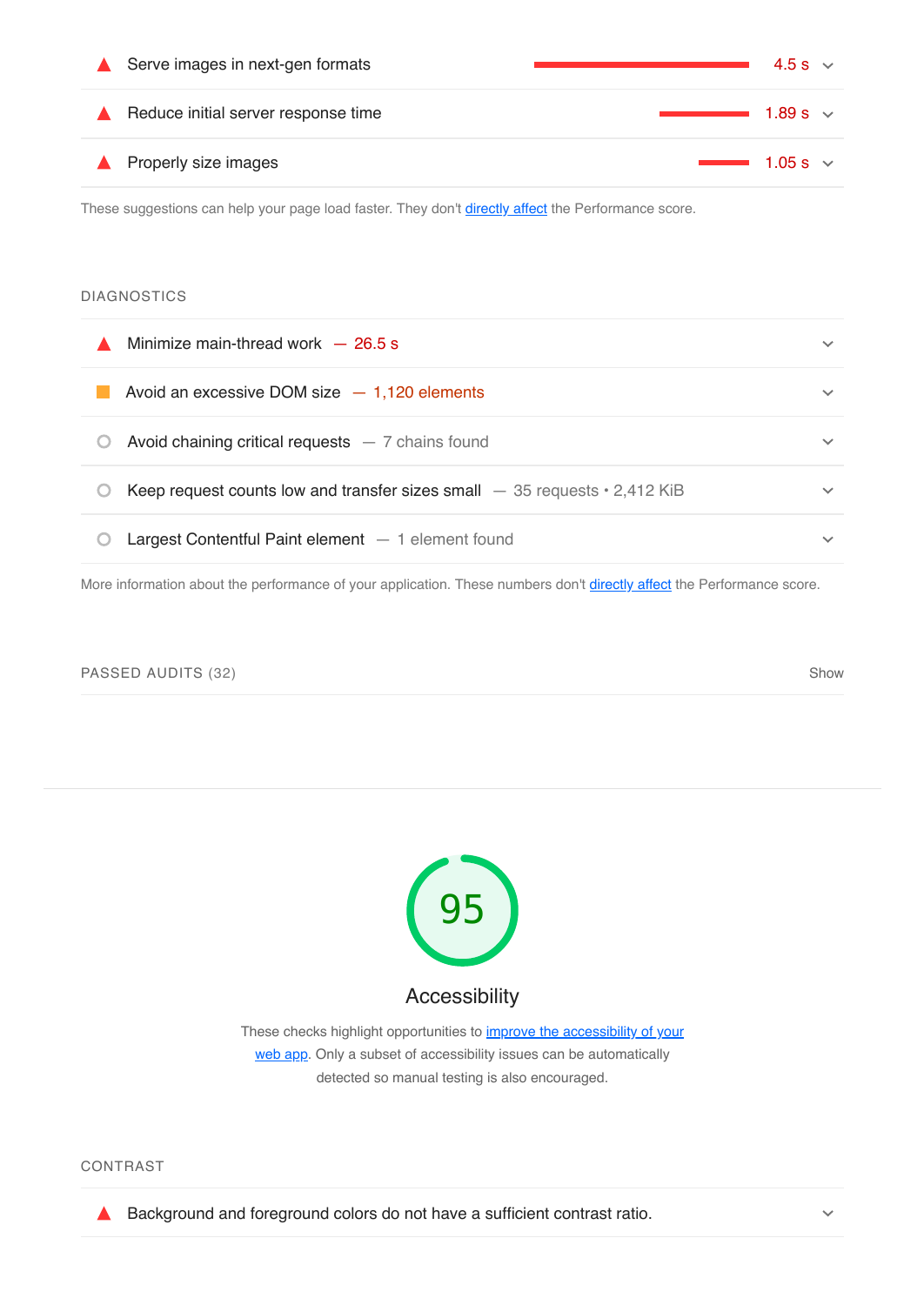# NAMES AND LABELS

#### Links do not have a discernible name  $\blacktriangle$  $\ddot{\mathbf{v}}$

These are opportunities to improve the semantics of the controls in your application. This may enhance the experience for users of assistive technology, like a screen reader.

### ADDITIONAL ITEMS TO MANUALLY CHECK (10) Show

These items address areas which an automated testing tool cannot cover. Learn more in our guide on **conducting an** accessibility review.

### PASSED AUDITS (18) Show and the state of the state of the state of the state of the state of the state of the state of the state of the state of the state of the state of the state of the state of the state of the state of

<span id="page-2-0"></span>NOT APPLICABLE (24) Show



TRUST AND SAFETY

Ensure CSP is effective against XSS attacks

# GENERAL

O Detected JavaScript libraries

 $\checkmark$